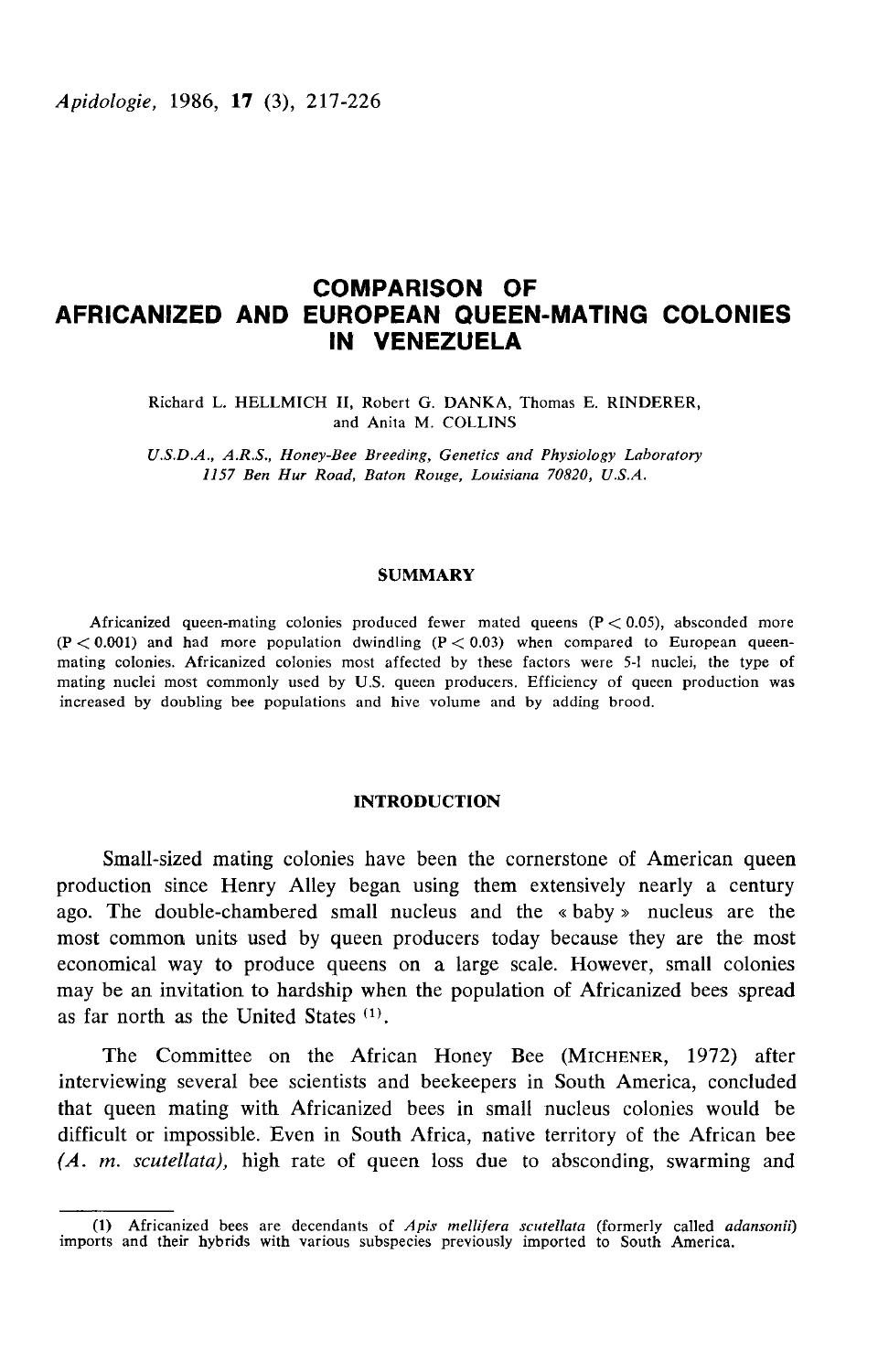supersedure has made requeening and thus queen production impractical supersedure has made reque<br>(FLETCHER and TRIBE, 1977).

The precise nature of the Africanized bee challenge for U.S. beekeepers will not be known until they arrive in the southern U.S. The projected time of arrival is 1988-1990. Nevertheless, predictions for the U.S. can be made based on research performed on the Africanized bee in Venezuela. Objectives of this study were to : 1) determine if Africanized mating nuclei would be practical for queen production and 2) determine the importance of space, bee population and brood for increasing efficiency of Africanized mating nuclei.

## MATERIALS AND METHODS

The study site was near Sarare, Venezuela, at the edge of a tropical forest. A small stream, located within 20 meters of the mating yard, provided a source of water, and trees provided ample shade.

Matings units were small double-chambered hives (five liters per chamber) similar to nuclei commonly used by commercial queen producers. Each chamber contained two frames with combs measuring  $19 \times 13$  cm and a division-board feeder with a 500 ml capacity. These feeders, one in the 5-1 nuclei and two in the 10-1 nuclei, were kept full of sugar syrup throughout the experiment. The 10-1 unit was made by removing a partition board which normally separates the two chambers of these nuclei. Units were placed on metal stands which had each leg immersed in oil to protect colonies from predators (primarily Camponotus spp. of ants).

Three treatments were used : bee type (Africanized and European), nucleus size (5-1 and 10-1) and brood status (brood and no brood). Brood (150-250 sq. cm) was obtained from Africanized and European colonies  $(2)$ . Eggs and young larvae were used to ensure brood did not emerge before the first two inspections. Workers were shaken into screen containers  $(51 \times 41 \times 41$  cm) from established Africanized and European colonies. Bees in these containers were fed sugar syrup and kept in storage (21 °C  $\pm$  1 °C). At dusk, two to three days later, a virgin queen (less than 24 hours old) from an Africanized source was caged on a comb (hardware-cloth push-in cage) and put into each mating unit. Measured quantities of bees were then added to each hive (approximately 227 g for the 5-1 units and 454 g for the 10-1 units).

Bees were confined in the hives for two days then released in the evening. Inspections were made 4, 11 and 21 days after bees were released. Virgin queens were released during the first inspection. During the first and second inspections, bee population (estimated to the nearest tenth of a comb of bees) and presence of queen were observed for each colony. Presence or absence of a laying queen was noted for each colony during the third inspection. The mating was called « successful when the queen was laying and the colony had seven-tenths of a frame of bees, which was considered sufficient bee population for another mating rotation. Whether a colony absconded was also noted during the inspections. FLETCHER (1975) stated that absconding occurs of a comb of bees) and presence of queen were observed for each colony. Presence or absence of a laying queen was noted for each colony during the third inspection. The mating was called « successful » when the queen was l when a colony abandons a nestsite and establishes itself at another location. Even though in most instances establishment at a different location could not be verified, any abandoned hive was considered to be the result of absconding.

Two trials, each with 56 colonies (seven replicates per combination of treatments) were conducted. Bees for the first trial were shaken March 30 and bees for the second trial were shaken April 4, 1984.

<sup>(2)</sup> European queens were purchased from commercial producers in the U.S. Africanized queens were from swarms caught locally in Venezuela.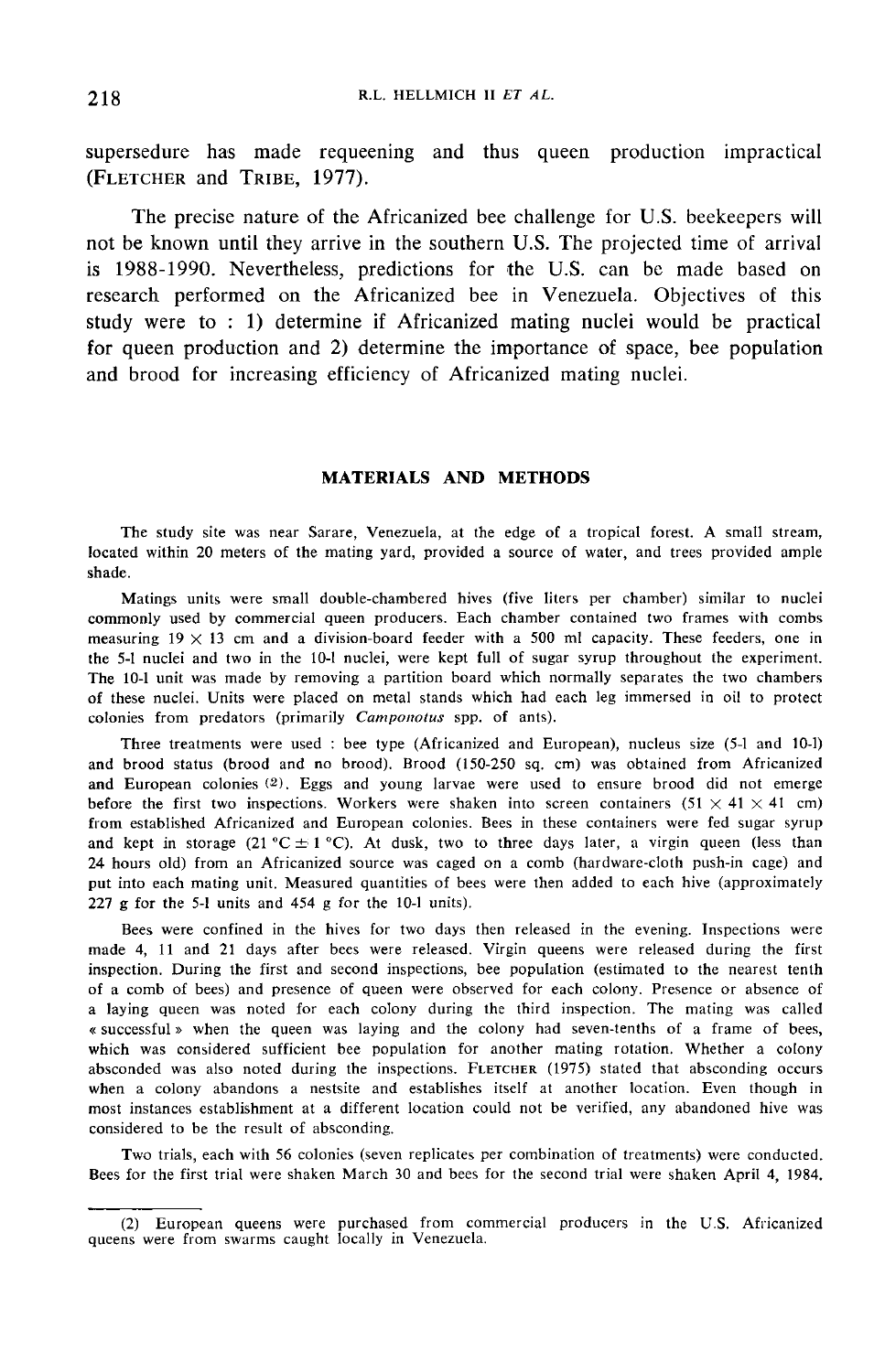Weather was typical of the Venezuelan dry season. Temperature ranged from 24-37 °C and relative humidity varied from 30-80 %.

Chi-Square  $2 \times 2$  tests of independence were used to analyze bee-type, nucleus-size, broodstatus and trial effects for mating-success and absconding data. Specific comparisons were made that allowed us to compare bee types in 5-1 units (the standard unit for queen producers) and to determine whether increasing colony size or adding brood increased efficiency of Africanized units. Trial comparisons of the Africanized colonies were made to check for production consistency. Analysis of variance (24 factorial design) was used to analyze bee-population data. Bee type, nucleus size, brood and trial were used as grouping factors.

#### RESULTS

## Mating Success and Absconding

More queens were mated successfully in European colonies than in Africanized colonies ( $P < 0.05$ ), and in colonies with brood than in colonies without brood  $(P < 0.05)$  (Tabl. 1). The 5-1 European colonies produced more queens

TABL. 1.  $-$  Number of colonies with successfully mated queens

for seven replicates of 16 bee-type [Africanized (A), European (E)] nucleus size (5-1, 10-1), brood-status [no brood (No B.), brood (B period)], and trial [trial 1  $(T1)$ , trial 2  $(T2)$ ] combinations, and  $2 \times 2$  tables for main effects and planned comparisons with  $\chi_2$  Probabilities period.

|          |   | Mating successes |             |              |         |  |  |  |
|----------|---|------------------|-------------|--------------|---------|--|--|--|
|          |   |                  | 5-1 nucleus | 10-1 nucleus |         |  |  |  |
|          |   | trial 1          | trial 2     | trial 1      | trial 2 |  |  |  |
| No brood | A |                  | 0           |              |         |  |  |  |
|          | Е |                  |             |              |         |  |  |  |
| Brood    | А |                  |             |              |         |  |  |  |
|          | Е |                  |             |              |         |  |  |  |

|                  | A  | E          | В. | $\vert$ No B. $\vert$ | 5-1  | $10-1$ |      | T <sub>2</sub> |
|------------------|----|------------|----|-----------------------|------|--------|------|----------------|
| <b>Successes</b> | 21 | 32         | 32 | 21                    | 23   | 30     | 30   | 23             |
| Failures         | 35 | 24         | 24 | 35                    | 33   | 26     | 26   | 33             |
|                  |    | (p < 0.05) |    | (p < 0.05)            | N.S. |        | N.S. |                |

Main effects

Planned comparisons

|                  | 5-I |            | Africanized |          | Africanized |       | Africanized |                |
|------------------|-----|------------|-------------|----------|-------------|-------|-------------|----------------|
|                  | А   | Е          | $5-1$       | $10 - 1$ | В.          | No B. |             | T <sub>2</sub> |
| <b>Successes</b> | 8   | 15         | 8           | 13       | 13          |       | 14          |                |
| Failures         | 20  | 13         | 20          | 15       | 15          | 20    | 14          | 21             |
|                  |     | (p < 0.06) | N.S.        |          |             | N.S.  | (p < 0.02)  |                |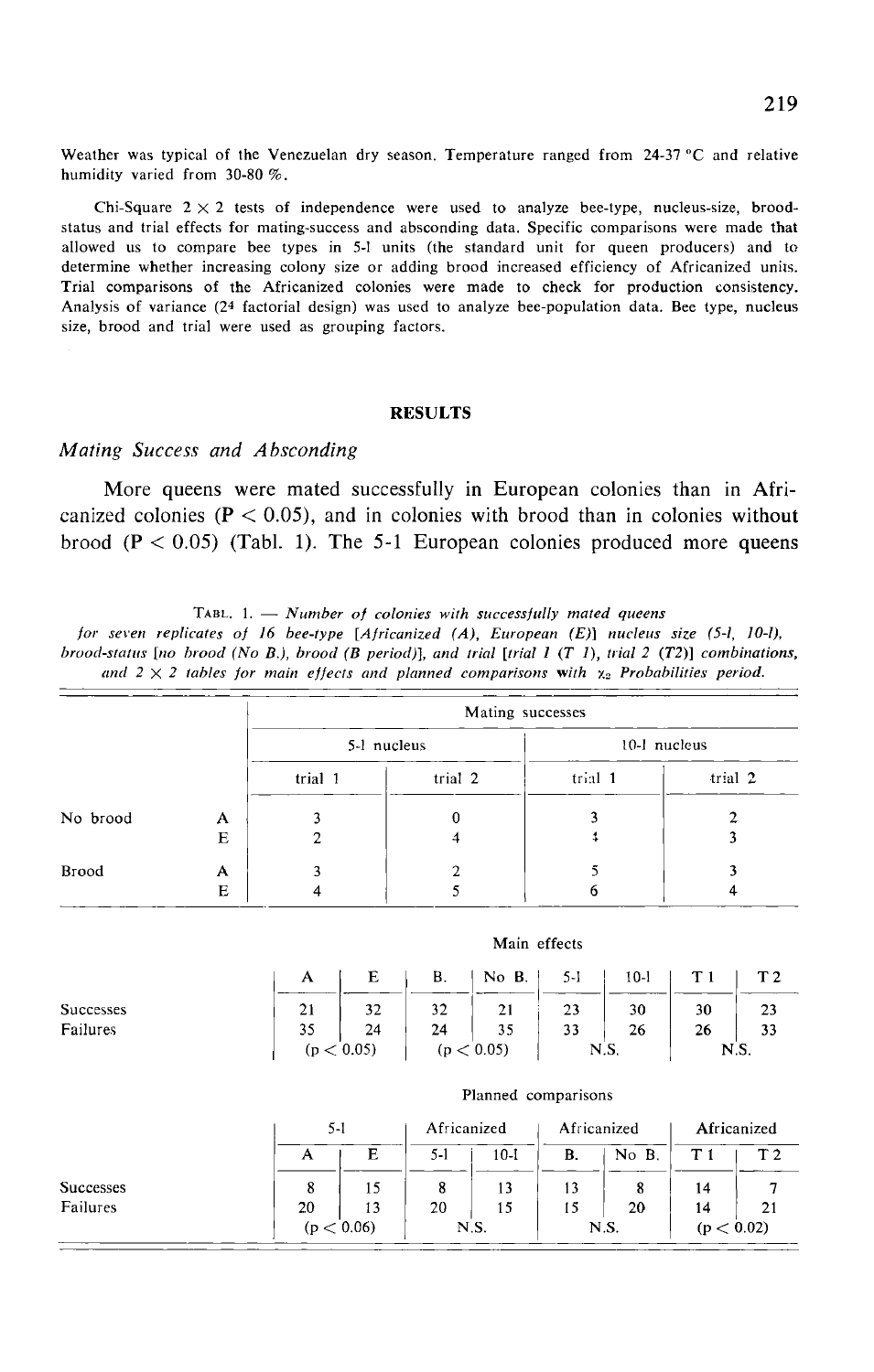than 5-1 Africanized colonies ( $P < 0.06$ ). Neither increasing colony size nor adding brood appreciably increased production of mated queens in Africanized units. Fewer Africanized queens were produced in Trial 2 than in Trial 1  $(P < 0.02)$ .

More Africanized colonies absconded than European colonies ( $P < 0.001$ ), and more colonies absconded from 5-1 units than 10-1 units  $(P < 0.02)$  (Tabl. 2). Fewer colonies absconded during Trial 1 than Trial 2 ( $P < 0.02$ ). Absconding from 5-1 Africanized units was higher than absconding from 5-1 European units  $(P < 0.001)$  and 10-1 Africanized units  $(P < 0.01)$ . Fewer Africanized units absconded during Trial 1 than Trial 2 ( $P < 0.02$ ).

TABL. 2.  $\longrightarrow$  Number of colonies which absconded for seven replicates of 16 bee-type, nucleus-size, brood-status and trial combinations, and  $2 \times 2$  tables for main effects and planned comparisons with  $x^*$  Probabilities. Treatments are designated as in Table 1 period

|                       |        | Abscondings                                            |                                                |                                                        |                                                       |  |  |  |  |  |
|-----------------------|--------|--------------------------------------------------------|------------------------------------------------|--------------------------------------------------------|-------------------------------------------------------|--|--|--|--|--|
|                       |        | 5-1 nucleus                                            |                                                | 10-1 nucleus                                           |                                                       |  |  |  |  |  |
|                       |        | trial 1                                                | trial 2                                        | trial 1                                                | trial 2                                               |  |  |  |  |  |
| No brood              | A<br>E | $\mathbf{2}$<br>$\bf{0}$                               | 6<br>0                                         | 0<br>0                                                 | 1<br>$\bf{0}$                                         |  |  |  |  |  |
| Brood                 | A<br>E | I<br>$\mathbf{0}$                                      | 3<br>$\pmb{0}$                                 | 0<br>$\bf{0}$                                          | t<br>$\mathbf{1}$                                     |  |  |  |  |  |
|                       |        | Main effects                                           |                                                |                                                        |                                                       |  |  |  |  |  |
|                       |        | Е<br>A                                                 | No B.<br>В.                                    | $10-1$<br>$5-1$                                        | T <sub>2</sub><br>T <sub>1</sub>                      |  |  |  |  |  |
| Absconded<br>Remained |        | 14<br>1<br>42<br>55<br>$\left(\mathrm{p}<0.001\right)$ | 9<br>6<br>47<br>50<br>N.S.                     | 12<br>3<br>53<br>44<br>$\left( {\rm p} < 0.02 \right)$ | 3<br>12<br>53<br>44<br>(p < 0.02)                     |  |  |  |  |  |
|                       |        | Planned comparisons                                    |                                                |                                                        |                                                       |  |  |  |  |  |
|                       |        | $5-1$                                                  | Africanized                                    | Africanized                                            | Africanized                                           |  |  |  |  |  |
|                       |        | E<br>$\mathbf{A}$                                      | $5-1$<br>$10-1$                                | <b>B.</b><br>$No$ $B$ .                                | T <sub>1</sub><br>T <sub>2</sub>                      |  |  |  |  |  |
| Absconded<br>Remained |        | 12<br>0<br>16<br>28<br>(p < 0.001)                     | $\overline{c}$<br>12<br>26<br>16<br>(p < 0.01) | 5<br>9<br>23<br>19<br>N.S.                             | 3<br>11<br>25<br>17<br>$\left(\mathrm{p}<0.02\right)$ |  |  |  |  |  |

The percentage of colonies that absconded from remaining mating units was calculated on a per-day basis for periods preceeding first, second and third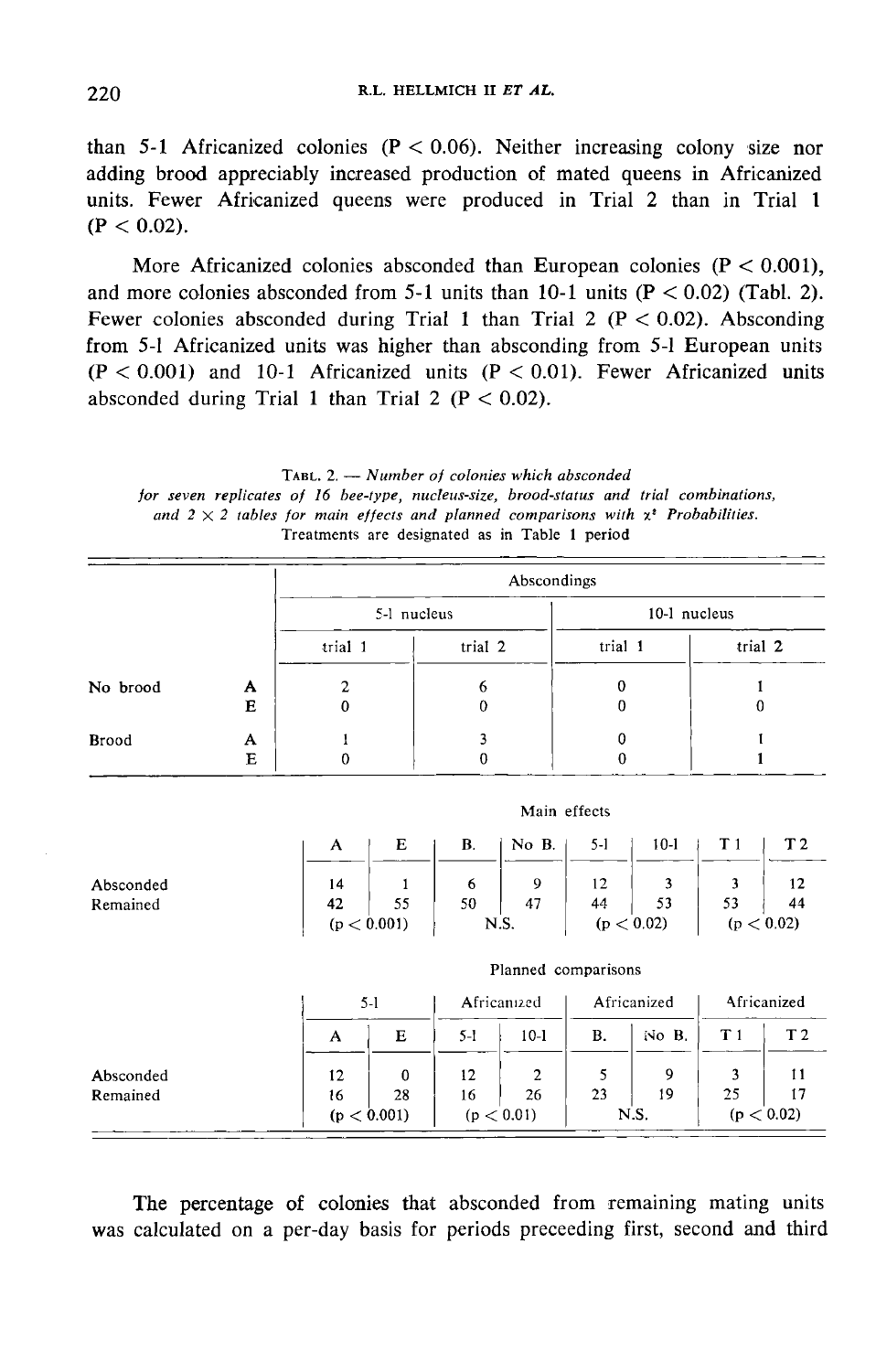inspections (Tabl. 3). In each case, when absconding occurred percentages were higher for Africanized colonies than for European colonies. Absconding rates were higher for the periods preceeding the second (11 days after release) and third (21 days after release) inspections than the period preceeding the first inspection (4 days after release).

TABL.  $3.$  - Mean daily percent of colonies to abscond from remaining Africanized  $(A)$  and European  $(E)$  mating units for a four-day period preceeding the first inspection, a seven-day period preceeding the second inspection and a ten-day period preceeding the third inspection

|            |                          | Mean daily percentage of colonies absconded |     |         |     |  |  |
|------------|--------------------------|---------------------------------------------|-----|---------|-----|--|--|
| Inspection | Days after bees released | Trial 1                                     |     | Trial 2 |     |  |  |
|            |                          | А                                           | Е   | А       | Е   |  |  |
|            |                          |                                             | 0   | 2.7     |     |  |  |
|            |                          | 1.5                                         |     | 4.6     | 0.5 |  |  |
|            |                          | 1.6                                         | 1.4 | 5.3     | 3.6 |  |  |

## Bee Populations

Nucleus colonies stocked with European bees had larger bee populations than those stocked with Africanized bees at the first inspection (mean  $\pm$  std. error :  $\overline{X}_{E} = 2.65 \pm 0.11$ ,  $\overline{X}_{A} = 1.77 \pm 0.08$ ) (P < 0.0001) and at the second inspection  $(\bar{X}_{E} = 1.76 \pm 0.11, \bar{X}_{A} = 1.50 \pm 0.09)$  (P < 0.03). Differences between bee types are apparent in the population means for the nucleus-size, brood-status and trial combinations (Tabl. 4). In nearly every case, European nuclei had greater populations than Africanized nuclei.

Africanized bee populations also varied more from trial to trial than European bee populations. For example, first inspection data indicate Africanized bee populations were 36 % lower during the second trial  $(1.37 \pm 0.11$  combs of bees) than they were during the first trial  $(2.14 \pm 0.11$  combs of bees). However, European bee populations were only 10 % lower during the second trial  $(2.51 \pm 0.11$  combs of bees) than they were during the first trial  $(2.79 \pm 0.11)$ combs of bees). This bee-type by trial interaction is significant for the first inspection  $(P < 0.03)$ .

Colonies that were given brood had larger bee populations than colonies that were not given brood at both the first inspection ( $\bar{X}_{\text{broad}} = 2.35 \pm 0.08$ ,  $X_{\text{no broad}} = 2.08 \pm 0.08$  (P < 0.0001) and second inspection ( $\bar{X}_{\text{broad}} = 1.88 \pm 0.12$ ,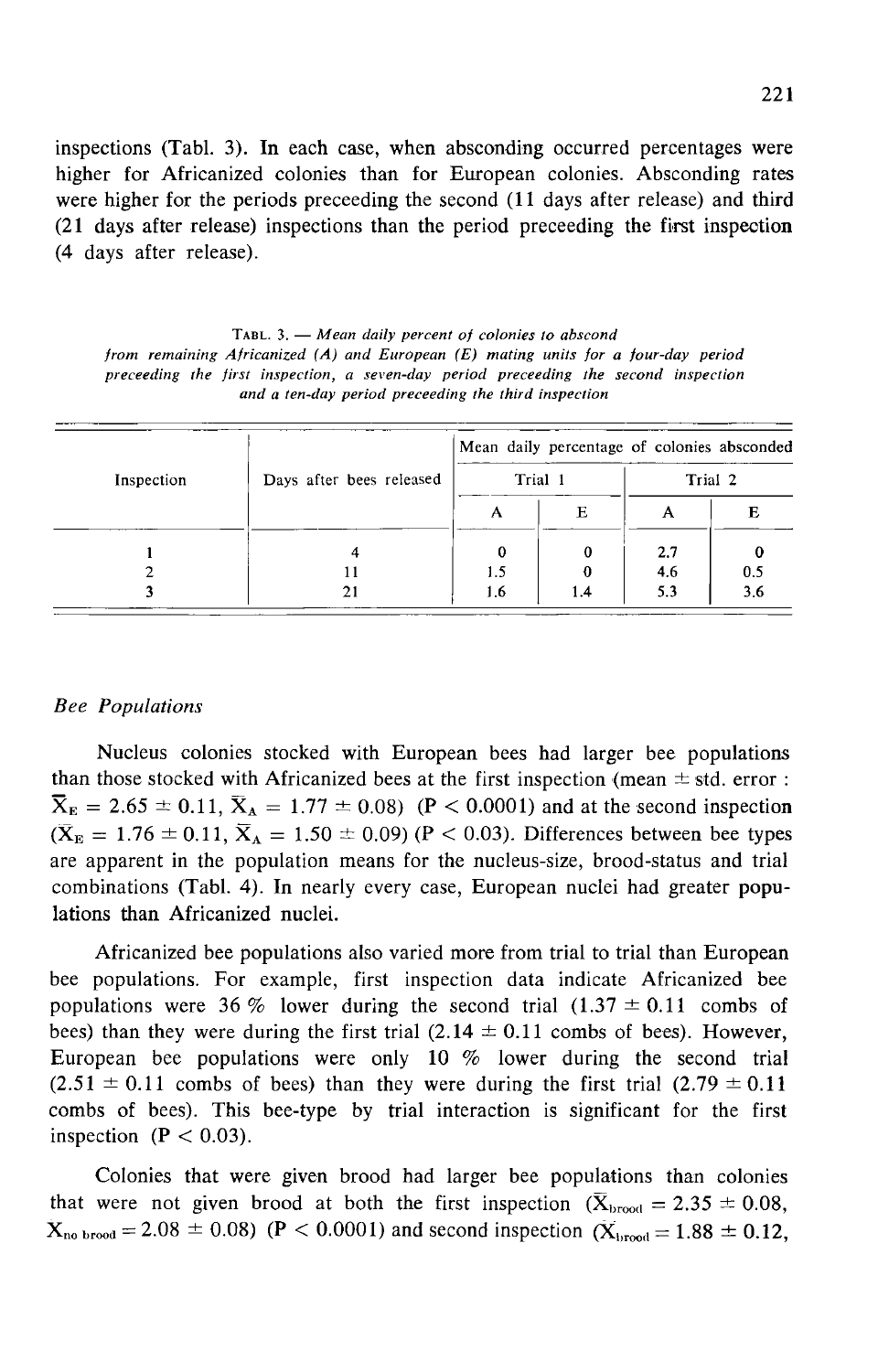$\bar{X}_{\text{no broad}} = 1.40 \pm 0.11$  ) (P < 0.005). The 5-1 nuclei had smaller bee populations  $\overline{X}_{\text{no broad}} = 1.40 \pm 0.11$  (P < 0.005). The 5-1 nuclei had smaller bee population than 10-1 nuclei also at both the first inspection ( $\overline{X}_{5-1} = 1.78 \pm 0.08$ ,  $\overline{X}_{10-1} = 2.66 \pm 0.08$ ) (P < 0.0001) and second inspect than 10-1 nuclei also at both the first inspection  $(\bar{X}_{5-1} = 1.78 \pm 0.08, \ \bar{X}_{10-1} = 2.66 \pm 0.08)$  (P < 0.0001) and second inspection  $(\bar{X}_{51-} = 1.34 \pm 0.12, \ \bar{X}_{10-1} =$  $1.91 \pm 0.11$  (P < 0.0007).

TABL. 4. - Mean combs of bees ( $19 \times 13$  cm) for inspections 1 and 2, and nucleus-size, brood-status and trial combinations of Africanized (A) and European (E) mating colonies period. Absconded colonies are not included. (Mean square error : Inspection  $1 = 0.336$ . Inspection  $2 = 0.662$ )

| Inspection     | Nucleus<br>size |     | type<br>Brood<br>Bee      |                  | Trial 1 |                  | Trial 2     |  |
|----------------|-----------------|-----|---------------------------|------------------|---------|------------------|-------------|--|
|                |                 |     |                           | $\mathbf n$      | Bees    | $\mathbf n$      | <b>Bees</b> |  |
| $\mathbf{1}$   | $5-1$           | No  | A                         | 7                | 1.40    | 6                | 0.87        |  |
|                |                 |     | ${\bf E}$                 | $\overline{7}$   | 1.90    | 7                | 1.79        |  |
|                |                 | Yes | $\mathbf{A}$              | $\overline{7}$   | 1.87    | $\overline{7}$   | 1.49        |  |
|                |                 |     | E                         | $\overline{7}$   | 2.60    | $\boldsymbol{7}$ | 2.17        |  |
|                | $10-1$          | No  | $\boldsymbol{\mathsf{A}}$ | $\boldsymbol{7}$ | 2.43    | 5                | 1.80        |  |
|                |                 |     | ${\bf E}$                 | $\tau$           | 3.21    | $\boldsymbol{7}$ | 2.99        |  |
|                |                 | Yes | $\mathbf{A}$              | 7                | 2.87    | 7                | 1.38        |  |
|                |                 |     | $\mathbf E$               | $\overline{7}$   | 3.44    | $\overline{7}$   | 3.10        |  |
| $\overline{c}$ | $5-1$           | No  | A                         | 5                | 1.06    | $\mathbf{1}$     | 0.30        |  |
|                |                 |     | $\bf E$                   | $\overline{7}$   | 1.03    | 7                | 0.94        |  |
|                |                 | Yes | A                         | 6                | 1,45    | 4                | 1.05        |  |
|                |                 |     | E                         | $\tau$           | 2.04    | $\boldsymbol{7}$ | 1.74        |  |
|                | $10-1$          | No  | $\boldsymbol{\mathsf{A}}$ | $\boldsymbol{7}$ | 1.97    | 5                | 1.12        |  |
|                |                 |     | $\mathbf E$               | $\overline{7}$   | 2.64    | $\overline{7}$   | 0.99        |  |
|                |                 | Yes | A                         | 7                | 2.52    | 7                | 1.07        |  |
|                |                 |     | $\bf E$                   | $\overline{7}$   | 2.91    | 6                | 1,80        |  |

#### DISCUSSION

Many activities of the Africanized honey bee have been cited as undesirable for commercial apiculture. Most significant may be their defensive behavior Many activities of the Africanized honey bee have been cited as undesirable<br>for commercial apiculture. Most significant may be their defensive behavior<br>(COLLINS *et al.*, 1982), which can lead to dangerous stinging encount beekeepers and the general public. However, our study suggests that poor mating success, absconding, and population dwindling may be equally important to queen producers.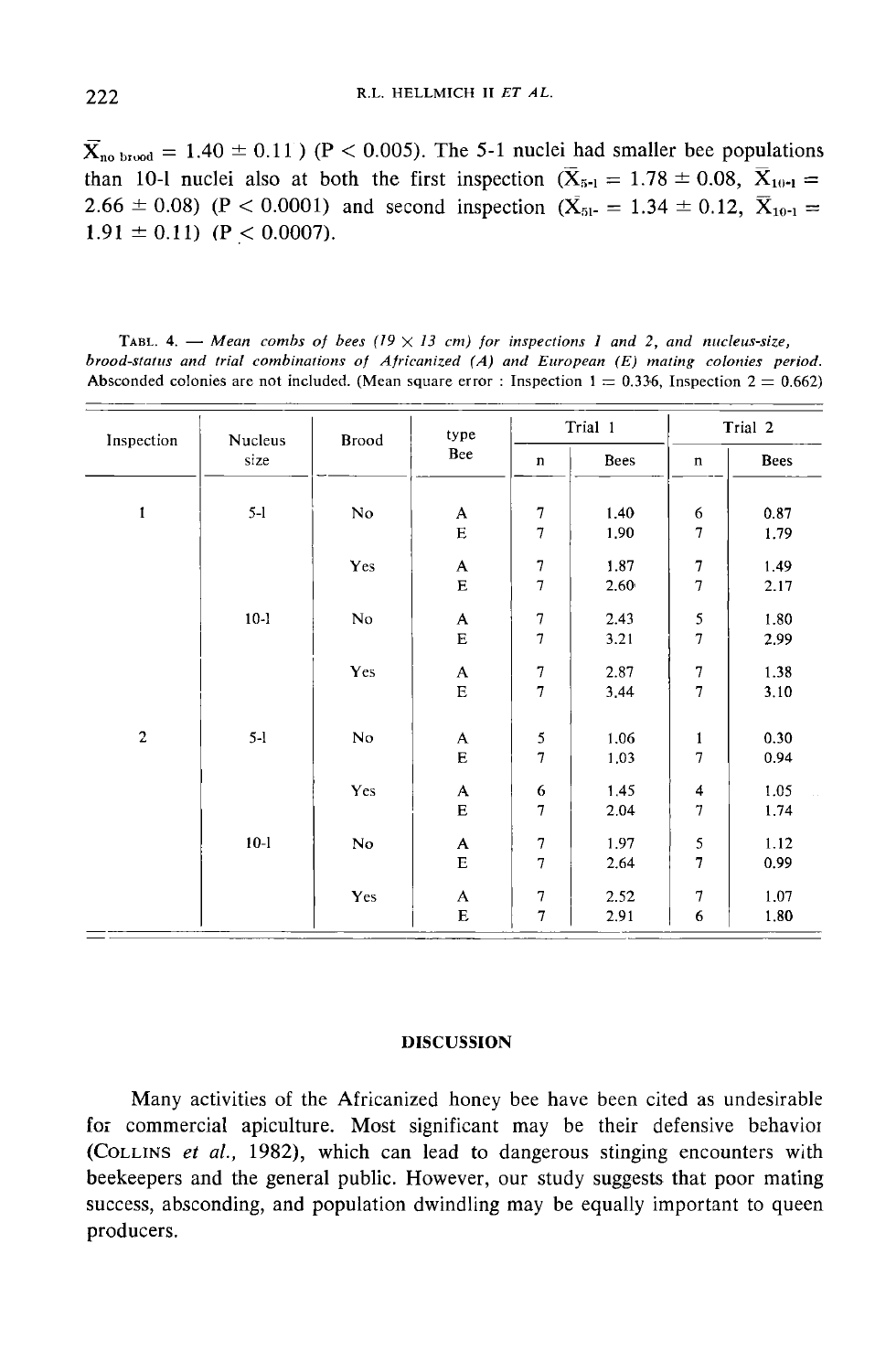Africanized mating colonies absconded more then twelve times more than European mating colonies (25 % vs. 2 % of total colonies), and had approximately one-third fewer mating successes and lost one-third more stocked worker bees after 21 days. Single-chambered Africanized colonies were particularly affected by these factors  $-$  43 % absconded (compared with 0 % Europeans) and only 29 % had successful matings (compared with 54 % Europeans). one-third fewer mating successes and lost one-third more stocked worker bees<br>after 21 days. Single-chambered Africanized colonies were particularly affected<br>by these factors — 43 % absconded (compared with 0 % Europeans)

inferior nesting sites) and seasonally induced (by rainfall, temperature extremes, resource dearths). Beekeeper manipulations and the inferior nest of the small hive were probably the most important factors in this experiment. Either of these two factors could have produced environments which were more stressful to Africanized colonies than European colonies.

Evidence that Africanized bees are more easily disturbed than European bees by changes in the environment is suggested by colony performances in the second trial. Differences between the two bee types were greater during the second trial than they were during the first trial. Many factors could account for these trial differences, for example, variable weather conditions, slight changes in colony management or slight differences in genetic stock. However, these trial differences suggest queen-mating success with Africanized mating nuclei may not be as reliable as it is with European mating nuclei. Such variability has important practical implications because queen producers must have a reliable source of queens.

Efficiency of queen production can be increased by doubling bee population and volume of the hive, and also by adding brood. VoceL (1985), has had limited success mating queens in large (32 1) Africanized mating colonies. These mating colonies are approximately six times larger than the 5-1 nucleus so they do not represent an economical solution. Nevertheless, these observations suggest queen mating with Africanized colonies can be done if one is willing to use a larger colony.

Numbers of successful matings by queens from European colonies (overall, 57 %) were not high by most queen-breeding standards. Comb manipulations required to make inspections, low drone populations prior to the rainy season and honey-bee predators (insects and birds) could all have contribued to reduced mating success.

This study substantiates the concerns of the Committee on the African Bee. Large-scale queen mating with Africanized mating nuclei will be difficult and perhaps impossible with established queen-production technology. In order to produce queens economically queen producers must use small mating units and intensively manipulate them. When Africanized bees are used to populate mating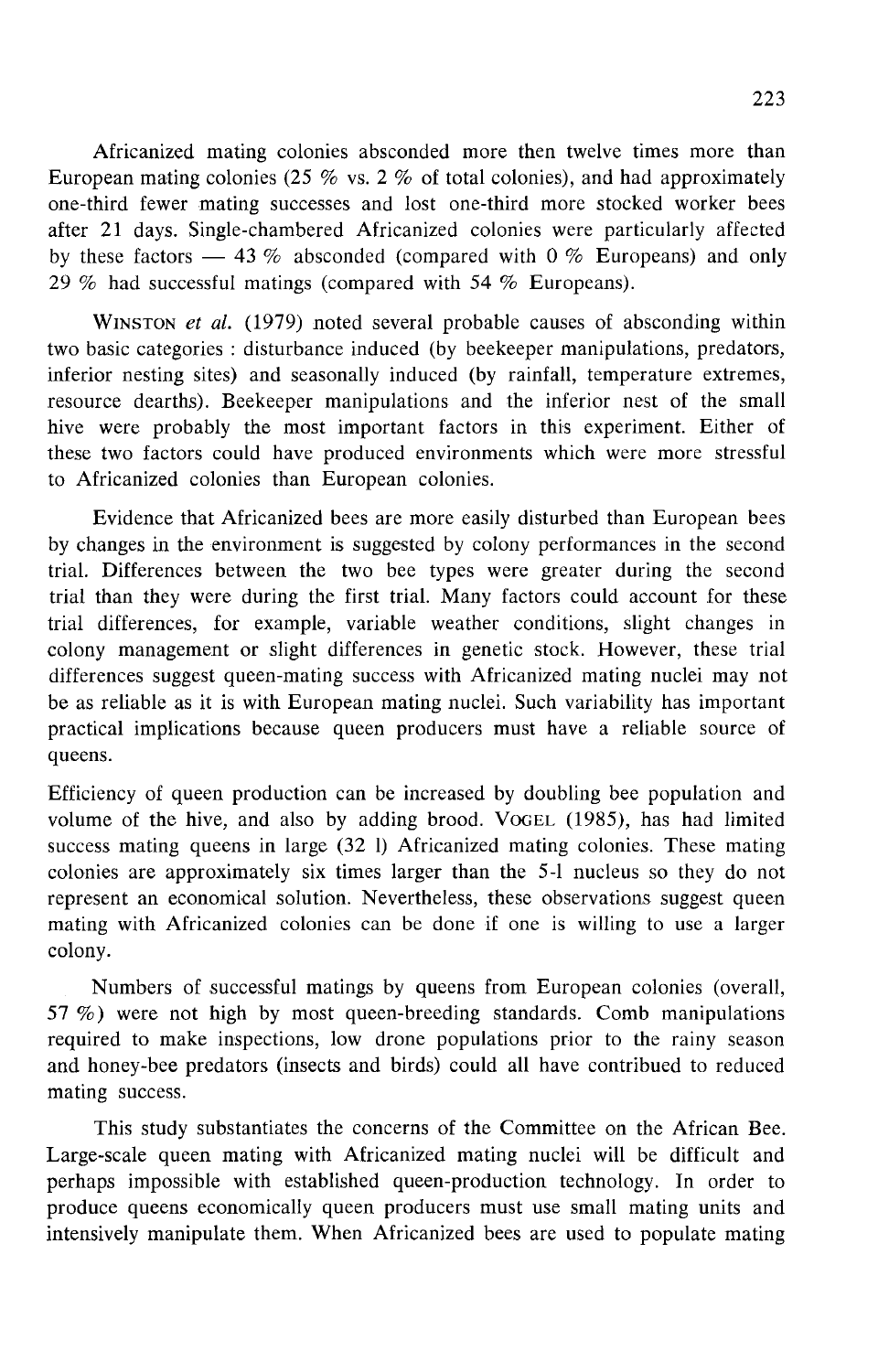hives both of these factors appear to contribute to reduced mating success, absconding, and population dwindling.

> Received for publication in June 1985. Accepted for publication in May 1986.

### ACKNOWLEDGEMENTS

The experiment was conducted in cooperation with the Louisiana Agricultural Experiment Station and Universidad Centro Occidental Lisandro Alvarado, Barquisimeto, Venezuela. The Authors wish to thank Alcides Escalona, Roberto COLMENARES, J. Anthony STELZER and Vicki LANCASTER for technical assistance.

#### RÉSUMÉ

#### COMPARAISON DE COLONIES DE FÉCONDATION D'ABEILLES AFRICANISÉES ET EUROPÉENNES AU VENEZUELA

Les objectifs de cette étude sont : 1) déterminer si des nuclei de fécondation avec des abeilles africanisées seraient pratiques pour produire des reines ; 2) déterminer l'espace nécessaire, la taille de la population d'abeilles et de couvain pour accroître l'efficacité des nuclei de fécondation d'abeilles africanisées.

Les unités de fécondation sont de petites ruches à 2 corps (5 litres par corps). Chaque corps contient 2 cadres avec un rayon de  $19 \times 13$  cm et un nourrisseur d'une capacité de 500 ml. L'unité de 10 1 est obtenue en ôtant la planche qui sépare normalement les 2 corps de ces nuclei.

On a secoué dans des récipients grillagés des abeilles d'origine africanisée ou européenne sûre. Au crépuscule 2 ou 3 jours plus tard, on a placé sur un rayon une cage à reine avec une reine vierge africanisée (âgée de moins de 24 h) dans chaque unité de fécondation. On a ensuite ajouté à chaque ruche des quantités connues d'abeilles (environ 227 g pour les unités de 5 1 et 454 g pour les unités de 10 1). Les abeilles ont été confinées dans la ruche pendant 2 jours, puis lâchées dans la soirée. Les reines vierges ont été libérées au cours de la première visite.

On a appliqué 3 traitements portant sur : a) le type d'abeilles (africanisées ou européennes) ; b) la taille du nucleus (5 1 et 10 1) et c) la présence ou l'absence de couvain. Deux essais ont été faits, chacun sur 56 colonies (7 répétitions par combinaison de traitements).

Les colonies de fécondation africanisées ont déserté plus de 12 fois plus que les colonies de fécondation européennes (25 % contre 2 % de l'ensemble des colonies) et ont eu environ un tiers de moins de réussites dans les fécondations et perdu un tiers de plus d'ouvrières dans les 21 jours. Les colonies africanisées à un corps ont été particulièrement touchées par ces facteurs : elles ont déserté à 43 % (contre 0 % pour les européennes) et n'ont eu que 29 % de réussites dans les fécondations (contre 54 % pour les européennes).

Cette étude montre donc que l'efficacité de la production de reines peut être accrue en doublant la population d'abeilles et le volume de la ruche et aussi en ajoutant du couvain.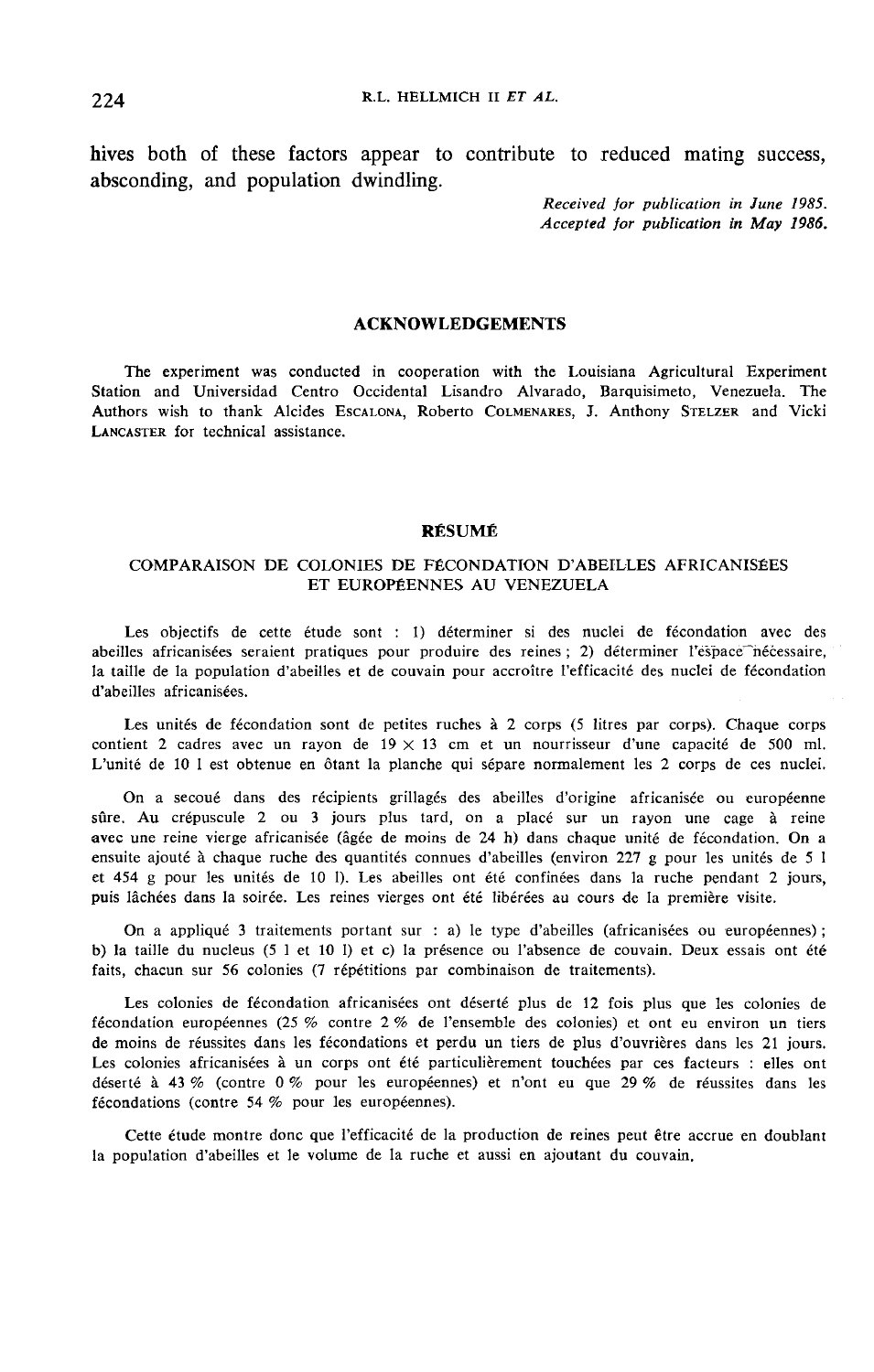#### ZUSAMMENFASSUNG

### VERGLEICH AFRIKANISIERTER UND EUROPÄISCHER BEGATTUNGSVÖLKCHEN IN VENEZUELA

#### Das Ziel dieser Untersuchung war :

1.) Feststellung der Eignung von Begattungsvölkchen mit Afrikanisierten Bienen (Hybriden von Apis mellifera scutellata) für die praktische Königinnenzucht.

2.) Bestimmung der Bedeutung von Kastengröße, Volksstärke und der Zugabe von Brut für eine Steigerung der Ergebnisse mit Afrikanisierten Begattungsvölkchen.

Die Begattungseinheiten waren kleine Beuten mit zwei Abteilen (5 Liter je Abteil). Jedes Abteil enthielt zwei Rähmchen mit Waben von der Größe  $19 \times 13$  cm und eine Futtertasche mit 500 ml Inhalt. Die 10-Liter-Einheit wurde durch Entfernung des Schiedbrettes erzielt, das sonst die beiden Abteile dieser Begattungskästen trennt.

Afrikanisierte und europäische Bienen aus Völkern, die als Afrikanisiert oder europäisch bekannt waren, wurden getrennt in vergitterte Kisten abgeklopft. Zwei bis drei Tage später wurde in der Dämmerungszeit eine Jungkönigin (unter 24 h alt) auf einer Wabe gekäfigt in jedes Abteil gesetzt. Zu jedem Kasten wurde eine abgemessene Menge Bienen (ungefähr 227 g für die 5 Liter-Einheiten und 454 g für die 10 Liter-Einheiten) zugegeben. Die Völkchen wurden für zwei Tage in den Kästen gesperrt gehalten und dann am Abend freigegeben. Inspektionen wurden 4, 11 und 21 Tage nach Freigabe des Fluges durchgeführt. Bei der ersten Inspektion wurden die Königinnen freigegeben.

Es wurden drei Versuchsansätze durchgeführt - Art der Bienen (Afrikanisiert und europäisch), Kastengröße (5 Liter und 10 Liter) und Brut (Brut und keine Brut). Der Versuch wurde zweimal angesetzt, jedes Mal mit S6 Völkchen.

Afrikanisierte Völkchen schwärmten vierzehn Mal so häufig ab als europäische Begattungsvölkchen (25,0 % gegen 1,8 %), sie hatten einen um ein Drittel geringeren Begattungserfolg und wiesen nach 21 Tagen einen um ein Drittel höheren Abgang an Bienen auf. Afrikanisierte Völkchen in Einzelabteilen waren von diesen Faktoren besonders betroffen  $-42.9\%$  zogen aus (verglichen mit 0 % europäischen) und nur 28,6 % wurden erfolgreich gepaart (gegen 53,6 % europäische Völkchen).

Diese Untersuchung zeigt überdies, daß das Ergebnis der Königinnenzucht mit Afrikanisierten Bienen durch Verdoppelung der Volksstärke und der Kastengröße, sowie durch Zugabe von Brut verbessert werden kann.

Die Behandlung der Afrikanisierten Begattungsvölkchen wurde durch ihr Verteidigungsverhalten nicht behindert. Diese kleinen Völkchen mit Afrikanisierten Bienen zeigten keine besondere Verteidigungstendenz.

#### **REFERENCES**

**REFERENCES**<br>COLLINS A.M., RINDERER T.E., HARBO J.R., BOLTEN A.B., 1982. — Colony defense by Africanized<br>and European honey bees. Science, 218, 72-74. and European honey bees. Science, 218, 72-74. COLLINS A.M., RINDERER T.E., HARBO J.R., BOLTEN A.B., 1982. - Colony defense by Africanized<br>and European honey bees. Science, 218, 72-74.<br>FLETCHER D.J.C., 1975. -- New perspectives in the causes of absconding in the Afric

mellifera adansonii L.), Part I, S. Afr. Bee J., 47, 11-14.